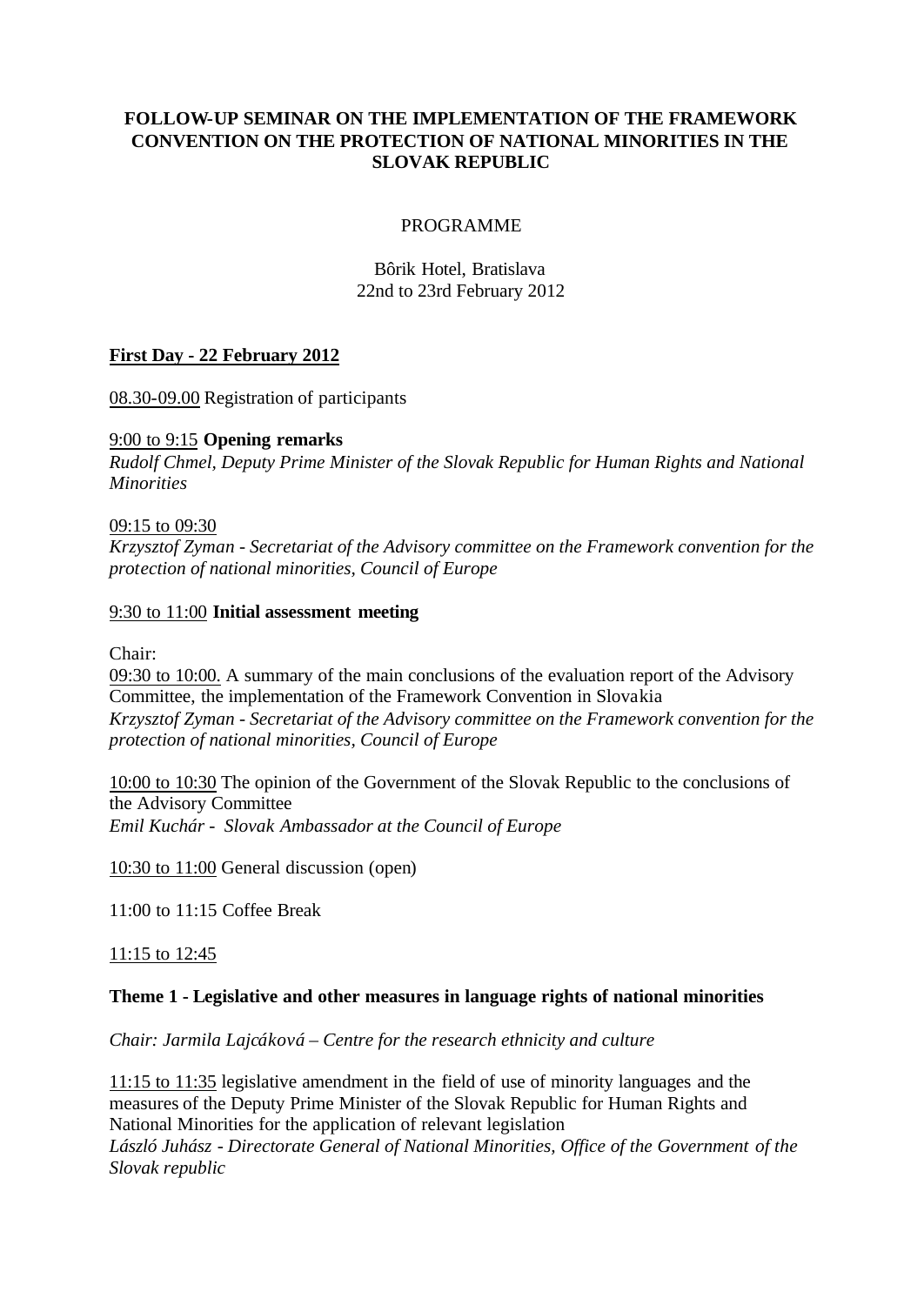11:35 to 11:55 Assessment of legislative changes and other measures in the use of minority languages Csaba Cúth – Hungarian roundtable in Slovakia

11:55 to 12:45 Discussion

Topics:

- legislative changes in the use of minority languages;
- other measures in the use of minority languages;
- other necessary steps in the use of minority languages.

12:45 to 13:45 Lunch buffet

13:45 to 15:45

# **Theme 2 - Culture, language and identity of national minorities in education**

*Chair: Jarmila Lajcáková – Centre for the research ethnicity and culture* 

13:45 to 14:00 Teaching of minority languages in schools with Slovak as the main language and culture and identity of national minorities in textbooks *Jaroslav Ivanco, State Secretary, Ministry of Education, Science, Research and Sport of the Slovak Republic*

14:00 to 14:15 Training and education of national minorities in the Slovak Republic Pavol Bogdan - Representative of the Ukrainian national minority

14:15 to 15:00 Discussion

Topics:

- teaching of minority languages in schools with Slovak language;
- quality of teaching of minority languages in schools with minority language;
- textbooks for national minorities.

15:00 to 15:15 Coffee Break

# 15:15 to 16:45

# **Theme 3 – Principles of encouraging the maintenance and development of culture of national minorities in the Slovak republic**

*Chair: Jarmila Lajcáková – Centre for the research ethnicity and culture* 

15:15 to 15:45 The promotion of minority cultures

*Lajos Ján, Director of the Department of Culture of National Minorities, Office of the Government of the Slovak republic*

# 15:45 to 16:45 Discussion

Topics:

• grant program of the Office of the Government of the Slovak republic;